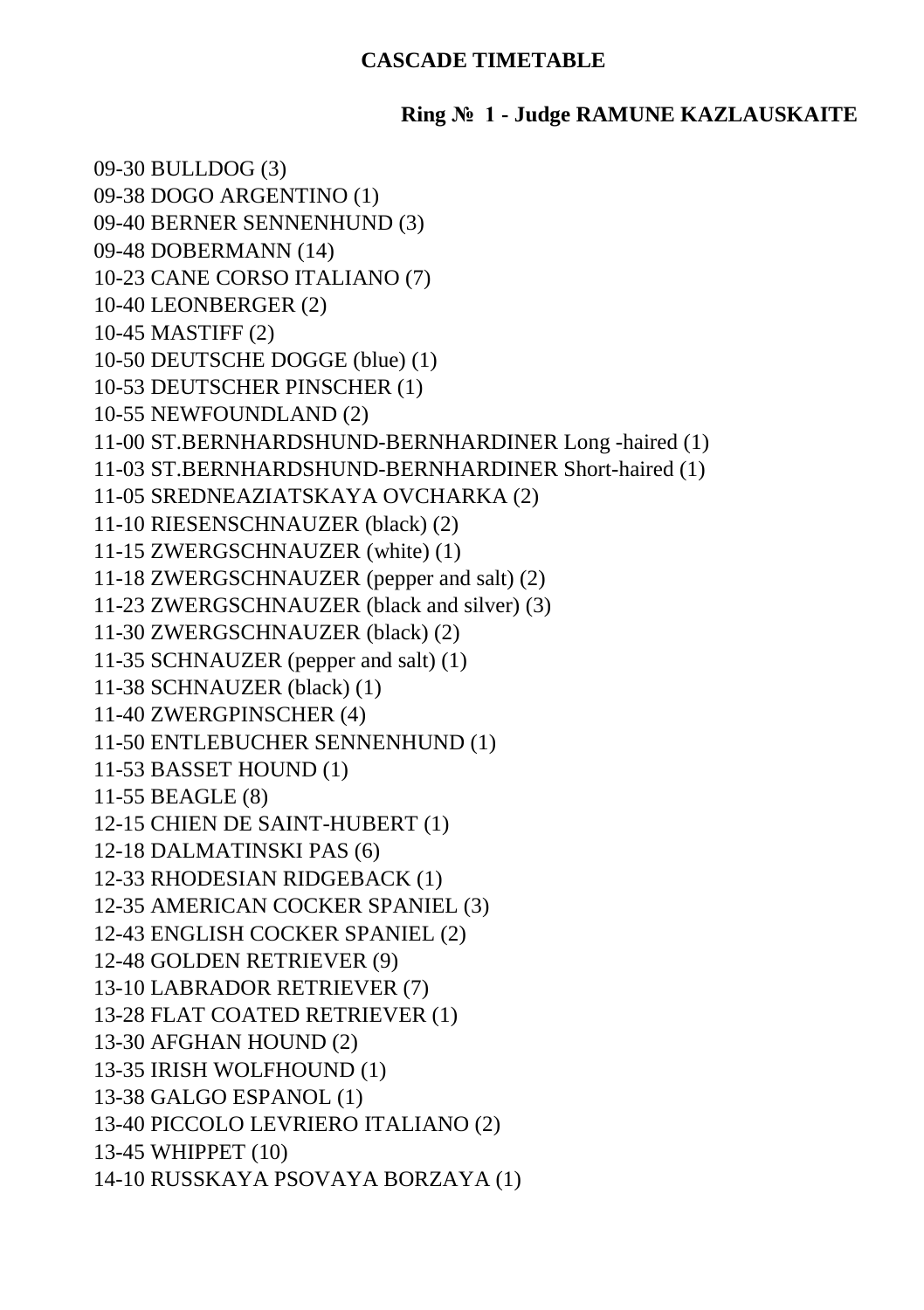09-30 PUG (9) 09-53 PETIT BRABANCON (2) 09-58 BOSTON TERRIER (6) 10-13 BOULEDOGUE FRANCAIS (3) 10-20 KING CHARLES SPANIEL (2) 10-25 CAVALIER KING CHARLES SPANIEL (8) 10-45 GRIFFON BRUXELLOIS (1) 10-48 RUSSKIY TOY TERRIER (smooth haired) (2) 10-53 RUSSKIY TOY TERRIER (longhaired) (2) 10-58 CHIHUAHUA Smooth haired (5) 11-10 CHIHUAHUA Long haired (1) 11-13 EPAGNEUL NAIN CONTINENTAL (PAPILLON) (9) 11-35 CHINESE CRESTED DOG (2) 11-40 CANICHE MOYEN (white, black, brown) (1) 11-43 CANICHE NAIN (silver, apricot) (1) 11-45 CANICHE TOY (silver, apricot) (1) 11-48 MALTESE (2) 11-53 PETIT CHIEN LION (1) 11-55 BICHON A POIL FRISE (1) 11-58 SHIH TZU (3) 12-05 AUSTRALIAN SILKY TERRIER (1) 12-08 AMERICAN STAFFORDSHIRE TERRIER (8) 12-28 BULL TERRIER (6) 12-43 WELSH TERRIER (1) 12-45 WEST HIGHLAND WHITE TERRIER (1) 12-48 JACK RUSSELL TERRIER (4) 12-58 YORKSHIRE TERRIER (4) 13-08 KERRY BLUE TERRIER (4) 13-18 LAKELAND TERRIER (1) 13-20 MINIATURE BULL TERRIER (4) 13-30 STAFFORDSHIRE BULL TERRIER (5) 13-43 WEIMARANER Short-haired (2) 13-48 ROVIDSZORU MAGYAR VIZSLA (4)